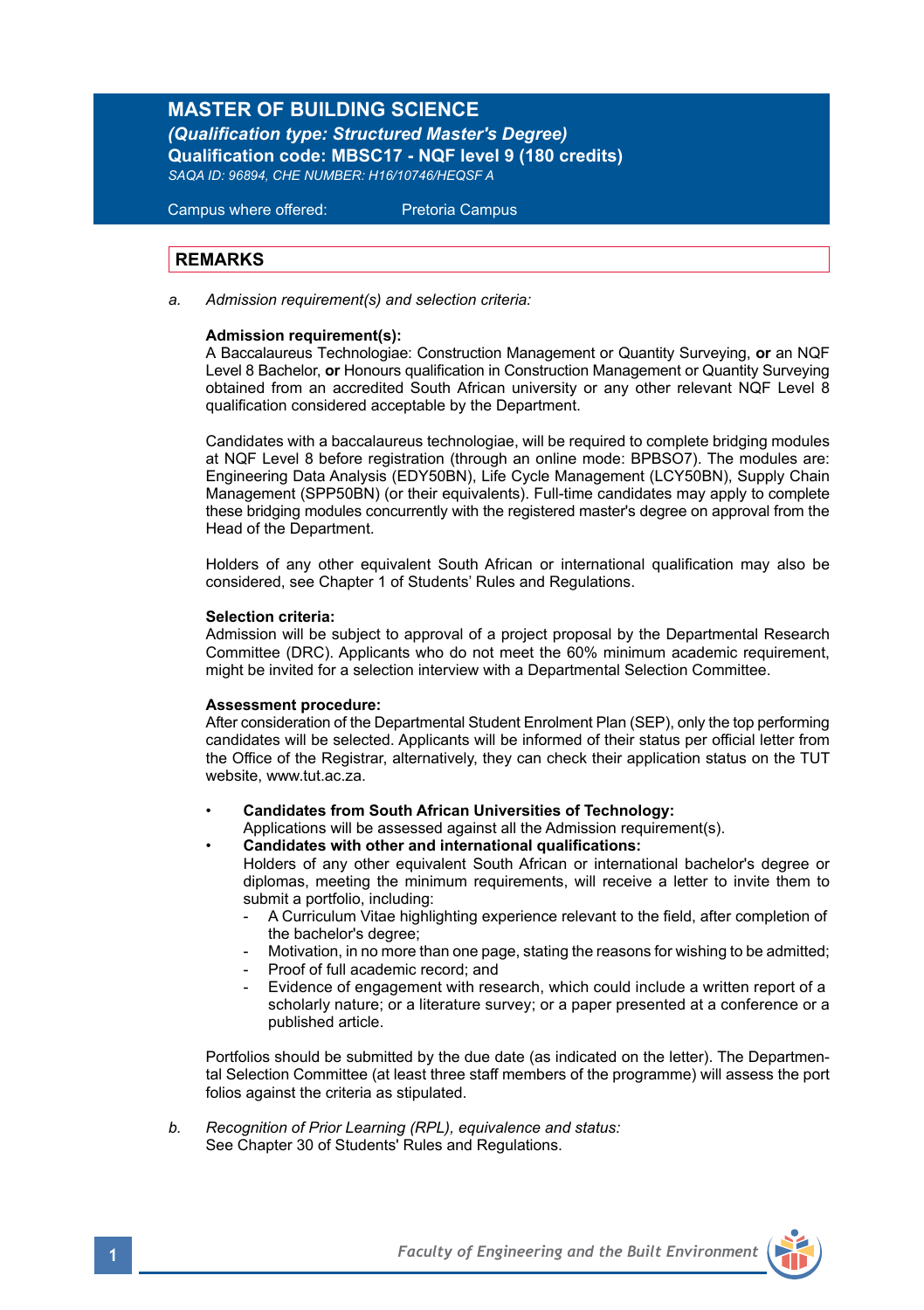- *c. Intake for the qualification:* January only.
- *d. Presentation:*  Block-mode classes (offered on Friday and Saturday mornings) and research.
- *e. Duration:* A minimum of two years and a maximum of four years.
- *f. Exclusion and readmission:* See Chapter 2 of Students' Rules and Regulations.
- *g. Rules on postgraduate studies:* See Chapter 8 of Students' Rules and Regulations.

## **CURRICULUM**

### **ATTENDANCE**

| CODE                                 | <b>MODULE</b>                                                                 | NOF-L      | <b>CREDIT</b> |
|--------------------------------------|-------------------------------------------------------------------------------|------------|---------------|
| CEC109M                              | Construction Economics V                                                      | (9)        | (18)          |
| DEM109M                              | Development Management V                                                      | (9)        | (18)          |
| <b>RCP109M</b>                       | Research Report: Building<br>Science V                                        | (9)        | (90)          |
| RCP109R                              | Research Report: Building<br>Science V (re-registration)                      | (9)        | (0)           |
| RCP119R                              | Research Report: Building<br>Science V (re-registration)<br>(semester option) | (9)        | (0)           |
| <b>RMD109M</b>                       | Research Methodology                                                          | (9)        | (18)          |
| plus one of the following modules:   |                                                                               |            |               |
| PRM109M<br>OSU109M                   | Project Management V<br><b>Quantity Surveying V</b>                           | (9)<br>(9) | (36)<br>(36)  |
| TOTAL CREDITS FOR THE QUALIFICATION: |                                                                               |            | 180           |

## **MODULE INFORMATION (OVERVIEW OF SYLLABUS)**

The syllabus content is subject to change to accommodate industry changes. Please note that a more detailed syllabus is available at the Department or in the study guide that is applicable to a particular module. On 01 October 2019, the syllabus content was defined as follows:

#### **C**

#### **CONSTRUCTION ECONOMICS V (CEC109M) 1 X 3-HOUR PAPER**  *(Module custodian: Department of Building Sciences)*

Introduction to Construction Economics. Micro and Macro-economics concepts and perspectives for the Construction Industry. South African Legislation relevant to investment. Market analysis and investment environment. Risks analysis and investment appraisal in construction; Time and value for money. Discounted cash flows. Development budget and control. Property investment, financial engineering for construction projects. Feasibility studies and life cycle costing. Property valuation and development. Property maintenance management and facilities management and the economics of sustainability and green buildings. (Total tuition time: ± 180 hours)